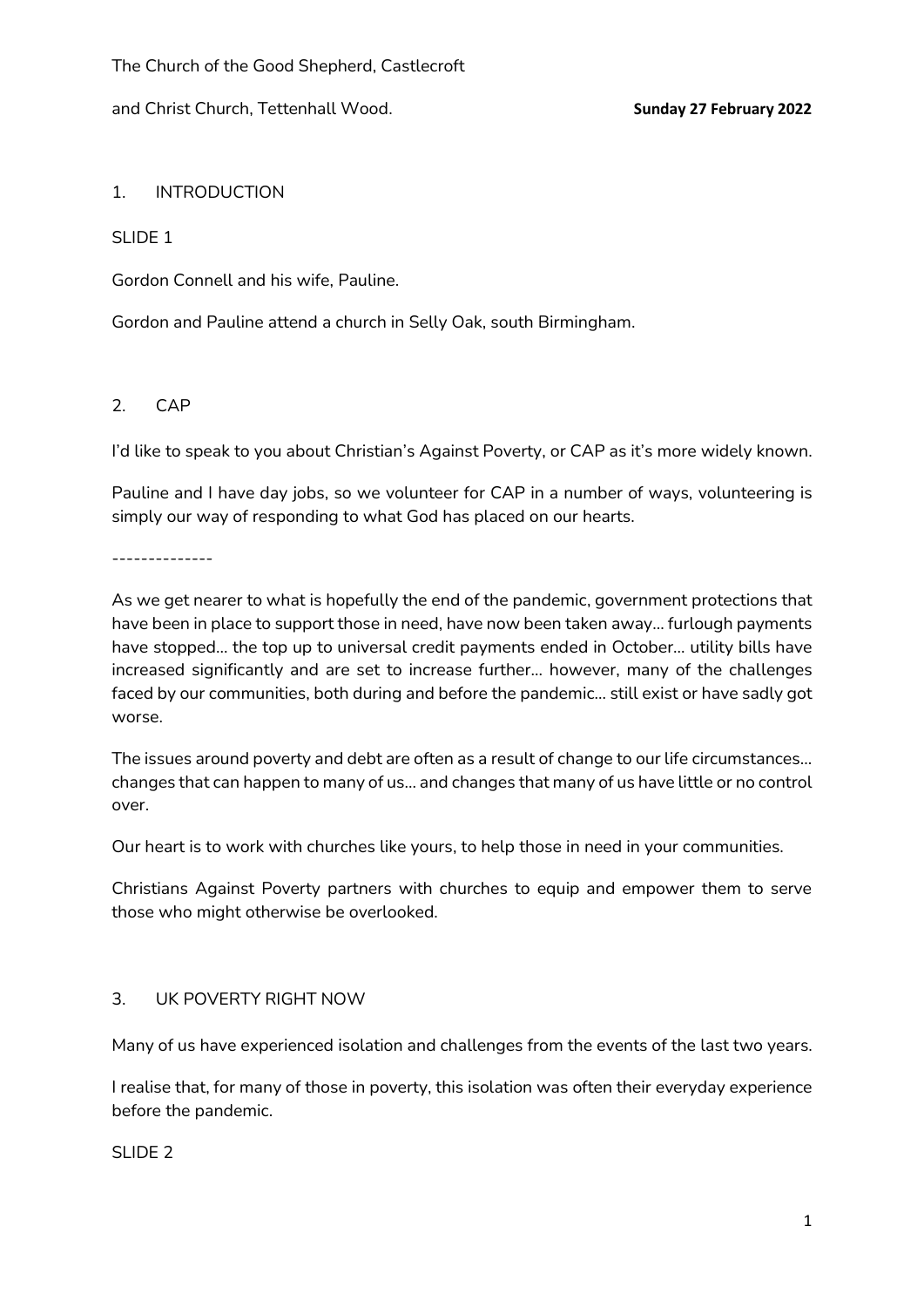The Church of the Good Shepherd, Castlecroft

and Christ Church, Tettenhall Wood. **Sunday 27 February 2022**

A recent survey of those helped by CAP found that, before receiving help, 75% had experienced loneliness or social isolation due to their circumstances.

I see this routinely in the people we meet via our own church debt centre.

But one of the things I love about CAP is that it enables local churches, churches like yours and mine, to provide life-changing, practical support to those in need… as well as offering an invitation into their local church community.

CAP has a vision to see transformed lives, thriving churches, and an end to UK poverty.

#### 4. SIMON'S STORY

SLIDE 3 – introducing Simon

So, what does the work we do look like in practice for those we help?

To show you a little of that, I'd like to introduce you to Simon, via this short video.

Simon is an amazing guy who turned his life around with the support of CAP, and he's going to tell you a little of his story.

SLIDE 4 ……. […PLAY Simon's story here.]

# SLIDE<sub>5</sub>

I think what strikes me most about Simon's Story is the transformation, he went from living in fear… to living with a sense of purpose, without fear.

#### SLIDE 6

# **Transformed Lives; Thriving Churches, an End to UK Poverty**

So, how does CAP work when someone makes that call?

A friendly team, from a local church just like yours, visits the client at home.

And just to be clear, we never pay people debts for them, but we do help to empower them to access an appropriate debt solution… we journey with them for however long it takes… to see them become debt free.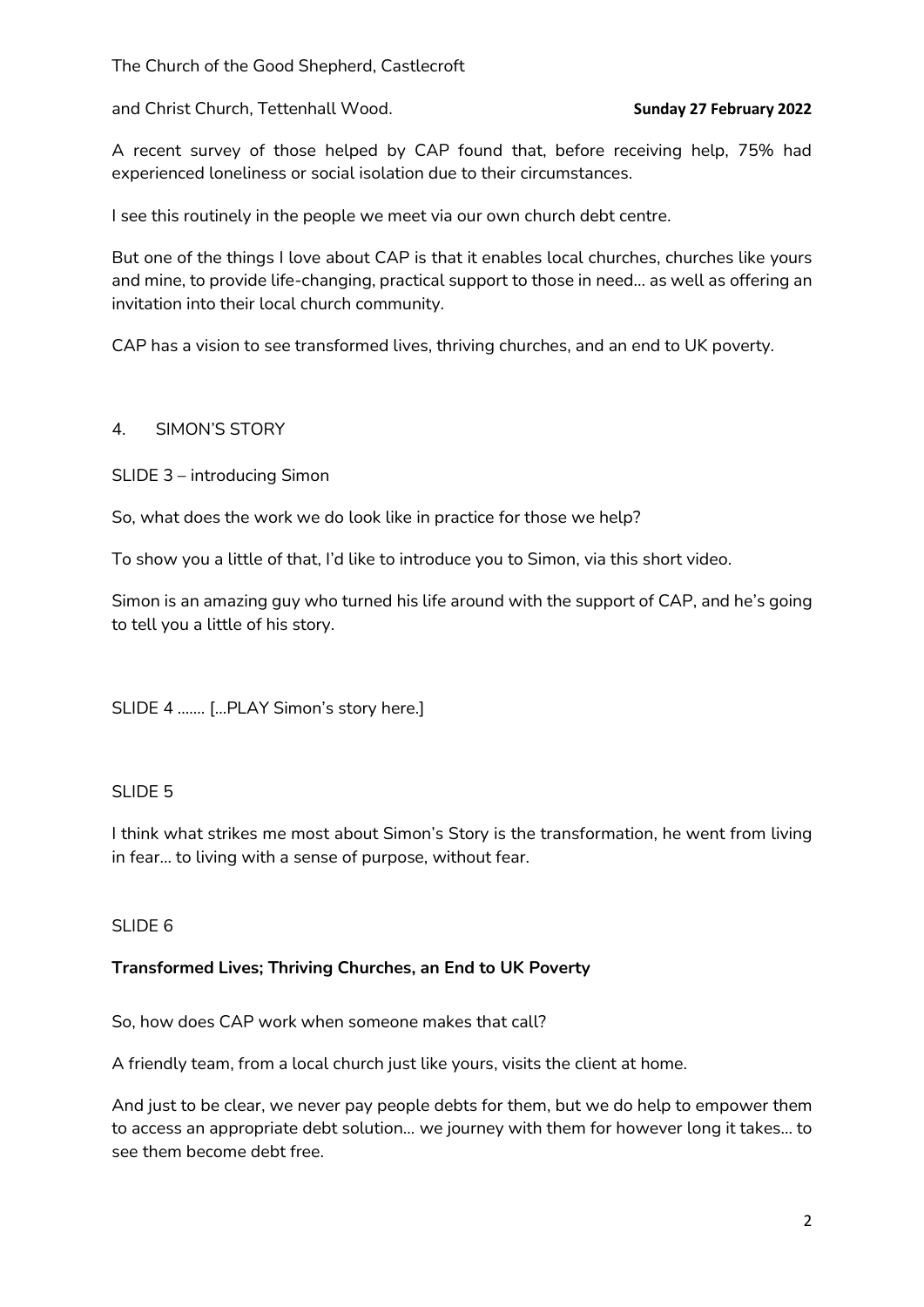and Christ Church, Tettenhall Wood. **Sunday 27 February 2022**

## **Transformed Lives**

For people like Simon, their debt situation before seeking help can seem hopeless. But in those situations, the combination of expert debt advice from specialist teams at CAP's head office and personal support from the local church can be truly life transforming.

CAP doesn't just provide debt help. We also partner with churches to run money management courses, we help people who are seeking employment, and run support groups for people living on a low income.

We're passionate about seeing lives transformed in every way, not just financially but physically, emotionally, and spiritually through a relationship with Jesus.

#### **Thriving Churches**

Not only is Simon's story about an inspiring picture of a transformed life, it's a wonderful vision of a thriving church.

Local churches are God's hands and feet on earth, and CAP is simply here to support and empower them as they strive to be all that God has called them to be.

# **An End to UK Poverty**

Simon's story provides a compelling reminder of why UK poverty needs to end.

When CAP partners with churches, like yours and mine, and with people like you and me, we are a powerful force for change and we do create a more just and compassionate society here in the UK.

I'm often asked… how can we help… what can we do… and my answer is often the same… trust and follow what God has placed on your heart… and respond to His prompting.

#### SLIDE 7

If Simon's story resonates with your own circumstances, or someone close to you, then please take a note of the free-phone number on the screen… (0800 328 0006) or pick up some information from Pauline and I afterwards.

For Simon, contacting CAP was the moment his story changed.